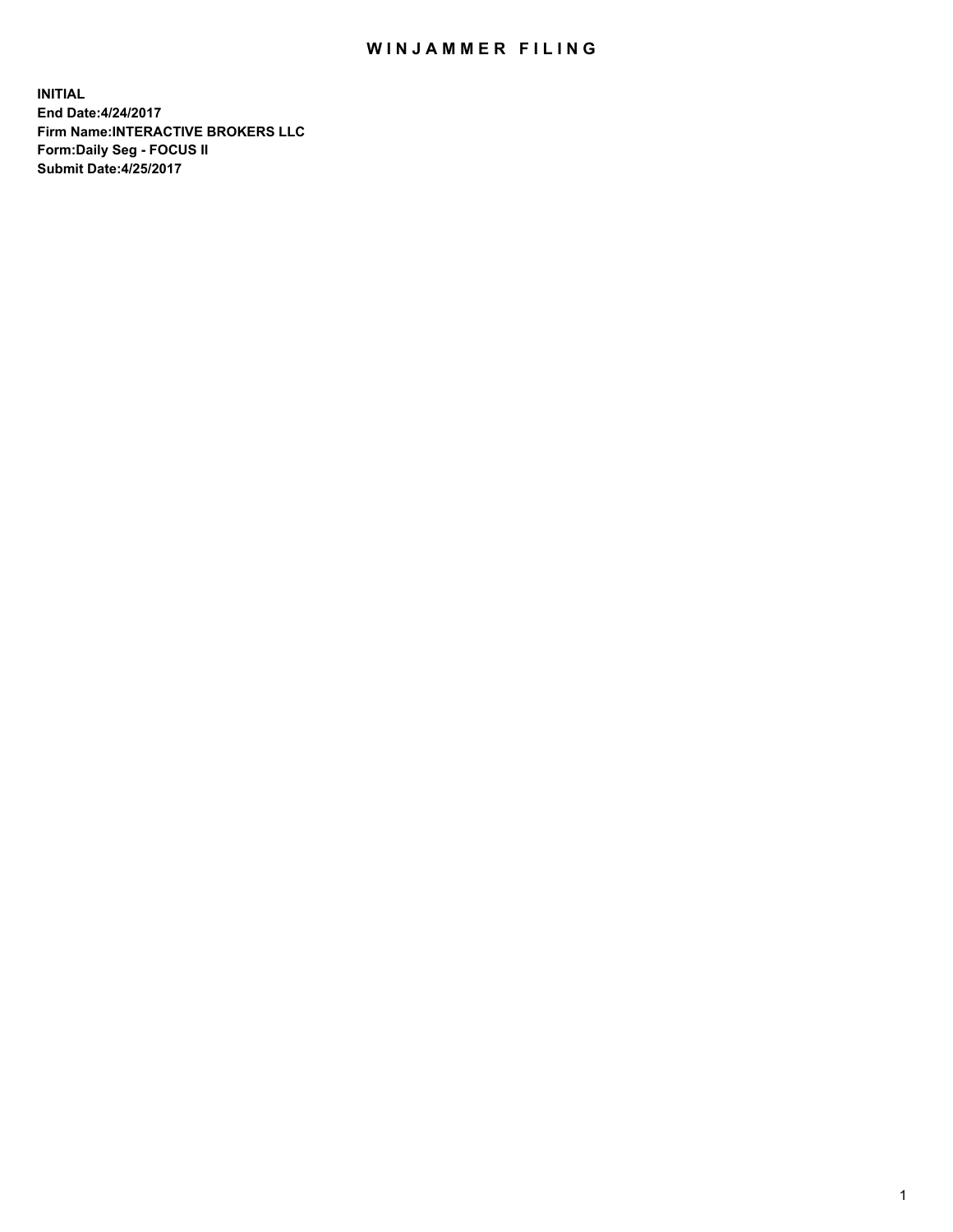## **INITIAL End Date:4/24/2017 Firm Name:INTERACTIVE BROKERS LLC Form:Daily Seg - FOCUS II Submit Date:4/25/2017 Daily Segregation - Cover Page**

| Name of Company<br><b>Contact Name</b><br><b>Contact Phone Number</b><br><b>Contact Email Address</b>                                                                                                                                                                                                                          | <b>INTERACTIVE BROKERS LLC</b><br><b>James Menicucci</b><br>203-618-8085<br>jmenicucci@interactivebrokers.c<br>om |
|--------------------------------------------------------------------------------------------------------------------------------------------------------------------------------------------------------------------------------------------------------------------------------------------------------------------------------|-------------------------------------------------------------------------------------------------------------------|
| FCM's Customer Segregated Funds Residual Interest Target (choose one):<br>a. Minimum dollar amount: ; or<br>b. Minimum percentage of customer segregated funds required:%; or<br>c. Dollar amount range between: and; or<br>d. Percentage range of customer segregated funds required between:% and%.                          | $\overline{\mathbf{0}}$<br>0<br>155,000,000 245,000,000<br>0 <sub>0</sub>                                         |
| FCM's Customer Secured Amount Funds Residual Interest Target (choose one):<br>a. Minimum dollar amount: ; or<br>b. Minimum percentage of customer secured funds required:%; or<br>c. Dollar amount range between: and; or<br>d. Percentage range of customer secured funds required between: % and %.                          | $\overline{\mathbf{0}}$<br>0<br>80,000,000 120,000,000<br>0 <sub>0</sub>                                          |
| FCM's Cleared Swaps Customer Collateral Residual Interest Target (choose one):<br>a. Minimum dollar amount: ; or<br>b. Minimum percentage of cleared swaps customer collateral required:% ; or<br>c. Dollar amount range between: and; or<br>d. Percentage range of cleared swaps customer collateral required between:% and%. | $\overline{\mathbf{0}}$<br>$\overline{\mathbf{0}}$<br>0 <sub>0</sub><br><u>00</u>                                 |

Attach supporting documents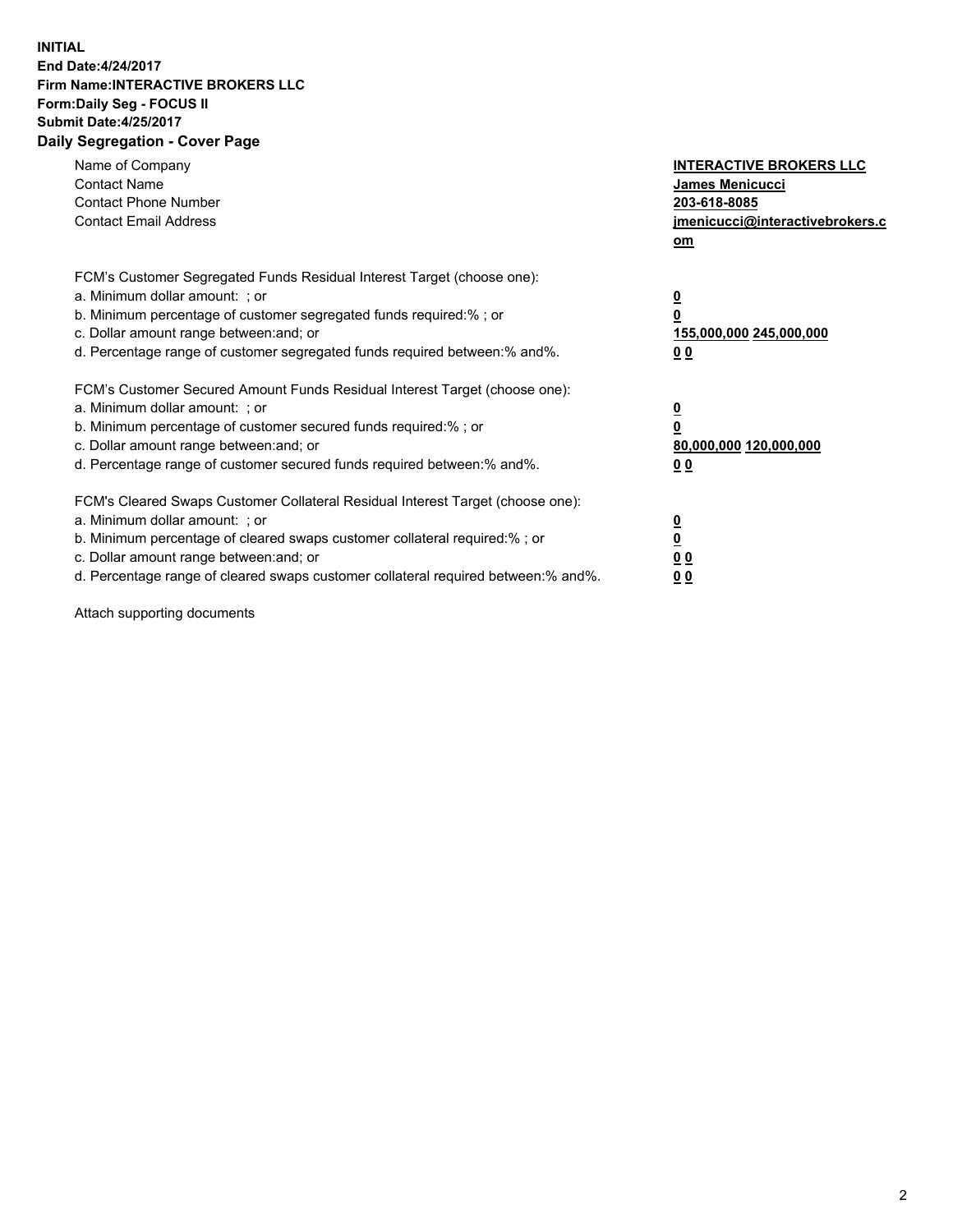## **INITIAL End Date:4/24/2017 Firm Name:INTERACTIVE BROKERS LLC Form:Daily Seg - FOCUS II Submit Date:4/25/2017 Daily Segregation - Secured Amounts**

|     | <b>Dany Ocgregation - Occarea Amounts</b>                                                   |                                  |
|-----|---------------------------------------------------------------------------------------------|----------------------------------|
|     | Foreign Futures and Foreign Options Secured Amounts                                         |                                  |
|     | Amount required to be set aside pursuant to law, rule or regulation of a foreign            | $0$ [7305]                       |
|     | government or a rule of a self-regulatory organization authorized thereunder                |                                  |
| 1.  | Net ledger balance - Foreign Futures and Foreign Option Trading - All Customers             |                                  |
|     | A. Cash                                                                                     | 374,132,167 [7315]               |
|     | B. Securities (at market)                                                                   | $0$ [7317]                       |
| 2.  |                                                                                             |                                  |
| 3.  | Net unrealized profit (loss) in open futures contracts traded on a foreign board of trade   | 689,264 [7325]                   |
|     | Exchange traded options                                                                     |                                  |
|     | a. Market value of open option contracts purchased on a foreign board of trade              | 41,007 [7335]                    |
|     | b. Market value of open contracts granted (sold) on a foreign board of trade                | $-24,847$ [7337]                 |
| 4.  | Net equity (deficit) (add lines 1.2. and 3.)                                                | 374,837,591 [7345]               |
| 5.  | Account liquidating to a deficit and account with a debit balances - gross amount           | 2,351,392 [7351]                 |
|     | Less: amount offset by customer owned securities                                            | 0 [7352] 2,351,392 [7354]        |
| 6.  | Amount required to be set aside as the secured amount - Net Liquidating Equity              | 377,188,983 [7355]               |
|     | Method (add lines 4 and 5)                                                                  |                                  |
| 7.  | Greater of amount required to be set aside pursuant to foreign jurisdiction (above) or line | 377,188,983 [7360]               |
|     | 6.                                                                                          |                                  |
|     | FUNDS DEPOSITED IN SEPARATE REGULATION 30.7 ACCOUNTS                                        |                                  |
| 1.  | Cash in banks                                                                               |                                  |
|     | A. Banks located in the United States                                                       | 7,574,375 [7500]                 |
|     | B. Other banks qualified under Regulation 30.7                                              | 0 [7520] 7,574,375 [7530]        |
| 2.  | Securities                                                                                  |                                  |
|     | A. In safekeeping with banks located in the United States                                   | 412,663,250 [7540]               |
|     | B. In safekeeping with other banks qualified under Regulation 30.7                          | 0 [7560] 412,663,250 [7570]      |
| 3.  | Equities with registered futures commission merchants                                       |                                  |
|     | A. Cash                                                                                     | $0$ [7580]                       |
|     | <b>B.</b> Securities                                                                        | $0$ [7590]                       |
|     | C. Unrealized gain (loss) on open futures contracts                                         | $0$ [7600]                       |
|     | D. Value of long option contracts                                                           | $0$ [7610]                       |
|     | E. Value of short option contracts                                                          | 0 [7615] 0 [7620]                |
| 4.  | Amounts held by clearing organizations of foreign boards of trade                           |                                  |
|     | A. Cash                                                                                     | $0$ [7640]                       |
|     | <b>B.</b> Securities                                                                        | $0$ [7650]                       |
|     | C. Amount due to (from) clearing organization - daily variation                             | $0$ [7660]                       |
|     | D. Value of long option contracts                                                           | $0$ [7670]                       |
|     | E. Value of short option contracts                                                          |                                  |
| 5.  |                                                                                             | 0 [7675] 0 [7680]                |
|     | Amounts held by members of foreign boards of trade<br>A. Cash                               |                                  |
|     |                                                                                             | 82,035,415 [7700]                |
|     | <b>B.</b> Securities                                                                        | $0$ [7710]                       |
|     | C. Unrealized gain (loss) on open futures contracts                                         | 9,426,916 [7720]                 |
|     | D. Value of long option contracts                                                           | 41,007 [7730]                    |
|     | E. Value of short option contracts                                                          | -24,847 [7735] 91,478,491 [7740] |
| 6.  | Amounts with other depositories designated by a foreign board of trade                      | 0 [7760]                         |
| 7.  | Segregated funds on hand                                                                    | $0$ [7765]                       |
| 8.  | Total funds in separate section 30.7 accounts                                               | 511,716,116 [7770]               |
| 9.  | Excess (deficiency) Set Aside for Secured Amount (subtract line 7 Secured Statement         | 134,527,133 [7380]               |
|     | Page 1 from Line 8)                                                                         |                                  |
| 10. | Management Target Amount for Excess funds in separate section 30.7 accounts                 | 80,000,000 [7780]                |
| 11. | Excess (deficiency) funds in separate 30.7 accounts over (under) Management Target          | 54,527,133 [7785]                |
|     |                                                                                             |                                  |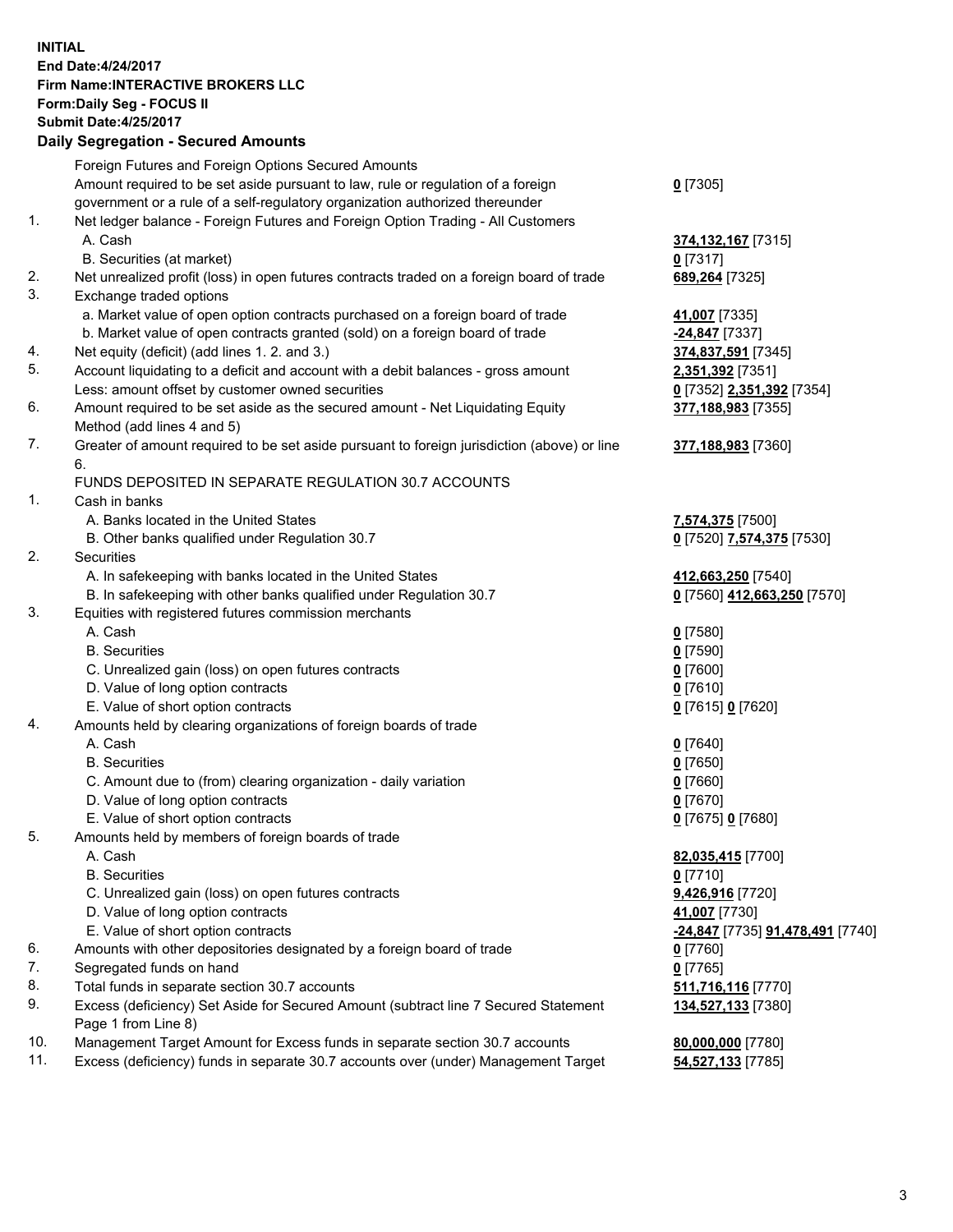**INITIAL End Date:4/24/2017 Firm Name:INTERACTIVE BROKERS LLC Form:Daily Seg - FOCUS II Submit Date:4/25/2017 Daily Segregation - Segregation Statement** SEGREGATION REQUIREMENTS(Section 4d(2) of the CEAct) 1. Net ledger balance A. Cash **3,404,704,937** [7010] B. Securities (at market) **0** [7020] 2. Net unrealized profit (loss) in open futures contracts traded on a contract market **-19,696,971** [7030] 3. Exchange traded options A. Add market value of open option contracts purchased on a contract market **99,355,476** [7032] B. Deduct market value of open option contracts granted (sold) on a contract market **-185,727,153** [7033] 4. Net equity (deficit) (add lines 1, 2 and 3) **3,298,636,289** [7040] 5. Accounts liquidating to a deficit and accounts with debit balances - gross amount **138,747** [7045] Less: amount offset by customer securities **0** [7047] **138,747** [7050] 6. Amount required to be segregated (add lines 4 and 5) **3,298,775,036** [7060] FUNDS IN SEGREGATED ACCOUNTS 7. Deposited in segregated funds bank accounts A. Cash **68,579,515** [7070] B. Securities representing investments of customers' funds (at market) **2,208,864,185** [7080] C. Securities held for particular customers or option customers in lieu of cash (at market) **0** [7090] 8. Margins on deposit with derivatives clearing organizations of contract markets A. Cash **17,248,531** [7100] B. Securities representing investments of customers' funds (at market) **1,340,734,575** [7110] C. Securities held for particular customers or option customers in lieu of cash (at market) **0** [7120] 9. Net settlement from (to) derivatives clearing organizations of contract markets **-5,575,637** [7130] 10. Exchange traded options A. Value of open long option contracts **99,369,059** [7132] B. Value of open short option contracts **-185,736,055** [7133] 11. Net equities with other FCMs A. Net liquidating equity **0** [7140] B. Securities representing investments of customers' funds (at market) **0** [7160] C. Securities held for particular customers or option customers in lieu of cash (at market) **0** [7170] 12. Segregated funds on hand **0** [7150] 13. Total amount in segregation (add lines 7 through 12) **3,543,484,173** [7180] 14. Excess (deficiency) funds in segregation (subtract line 6 from line 13) **244,709,137** [7190] 15. Management Target Amount for Excess funds in segregation **155,000,000** [7194]

16. Excess (deficiency) funds in segregation over (under) Management Target Amount Excess

**89,709,137** [7198]